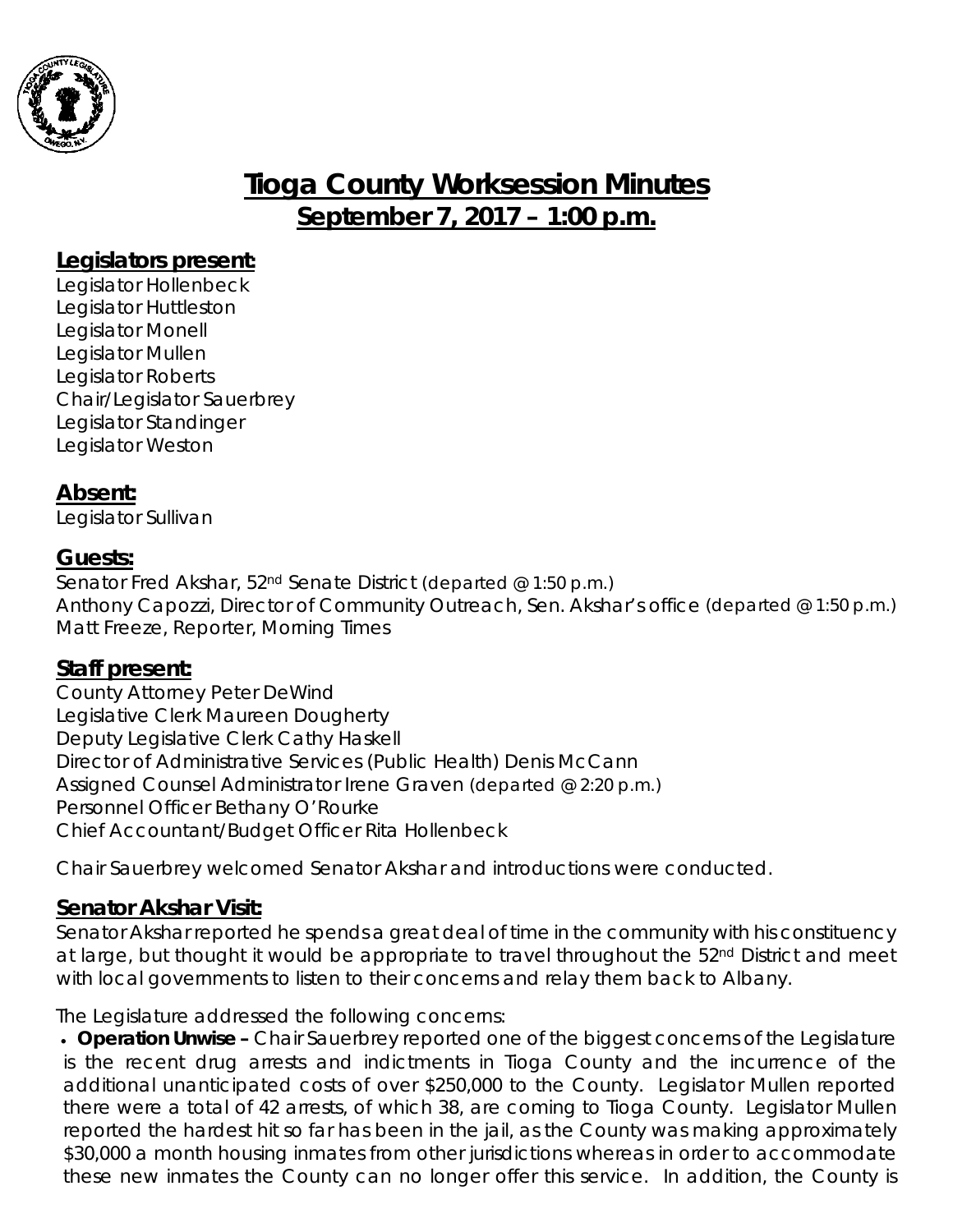paying to house our inmates elsewhere. Overall, Legislator Mullen reported this has created a shortfall of \$60,000 a month, which does not include the additional costs of medical and public defender legal services. This is not a matter of simply eliminating the jail's revenue stream, but is actually now costing the County. Legislator Roberts reported the prosecution costs, probation costs, and all other costs associated with this operation will far exceed the revenue loss. Senator Akshar reported he does not know the arrangement with the Sheriff, however, many times counties will collectively work together to not charge one another. Chief Accountant/Budget Officer Hollenbeck reported many of the surrounding county Sheriff Departments are working together to identify possible alternatives. Chair Sauerbrey requested Senator Akshar look into whether there are any sources available to help offset the financial burden we have incurred. Senator Akshar reported we are in a drug crisis and we all want to see big cases such as this, however, they are associated with costs. Chair Sauerbrey reported many of the inmates are not Tioga County residents. Senator Akshar inquired as to how many of the defendants are Tioga County residents. Legislator Standinger reported a vast majority are out-of-county residents and at most there are approximately six in-county residents. Legislator Mullen reported the drug arrests resulted in an across-theboard higher unexpected costs for public safety such as increased costs for probation, presentence investigations, and indigent legal services not to mention the oncoming of representation at every arraignment that poses another concern for public safety. County Attorney DeWind reported this is just the first case for Tioga County and it is unknown as to whether there will be any future cases, as they have to be prosecuted somewhere. The choice to bring these cases to smaller counties has a disproportionate impact because we are less than able to absorb these costs versus a larger county. In addition to the assigned counsel and public defender expenses, Ms. Hollenbeck reported some of the costs to the County may not surface for another two years, therefore we are unable to quantify costs such as probation, mental health services, or any other area following the defendants parole. *Senator Akshar will communicate with the State Attorney General's Office and inquire as to whether there are any plans to help offset the costs related to the prosecution of Operation Unwise.*

• *Raise the Age -* Legislator Mullen reported we are apprehensive as we have all heard the promises from the State regarding available funding for Raise the Age. Legislator Mullen reported changes in law are occurring, but the revenue stream is lagging. Senator Akshar reported this should be monitored very closely and the Republican Conference's position last year was that the vast majority felt there needed to be changes within the system in terms of how 16 and 17 year olds were being prosecuted, however, were not willing to have the discussion unless the financial piece was attached. Senator Akshar reported this was a big push to ensure that whatever the increased costs were in regards to Raise the Age that the State was taking care of 100%. However, Senator Akshar reported we should remain apprehensive and continue to watch this particular issue, as we all know a lot of things the State government indicates they are going to do does not come to fruition. Legislator Mullen reported Raise the Age will require every county to have a facility to house 16 and 17 year olds, as they cannot be housed in the county jail's general population. Legislator Mullen reported this is not helping the crime issue, as they will not be arrested.

• *Office of Children and Family Services (OCFS) Billing -* Chair Sauerbrey reported the OCFS billing issue was just brought to light this week. Chair Sauerbrey reported the County is charged for taking care of kids in therapeutic foster care homes and there is a two-year lag in the billing system from the State. Chair Sauerbrey reported OCFS is required to notify the County in January regarding the lump sum amount that will be owed by the end of the year. Chair Sauerbrey reported the County was just recently notified and the costs have more than doubled, which resulted in the County having to pay an additional \$100,000. Chair Sauerbrey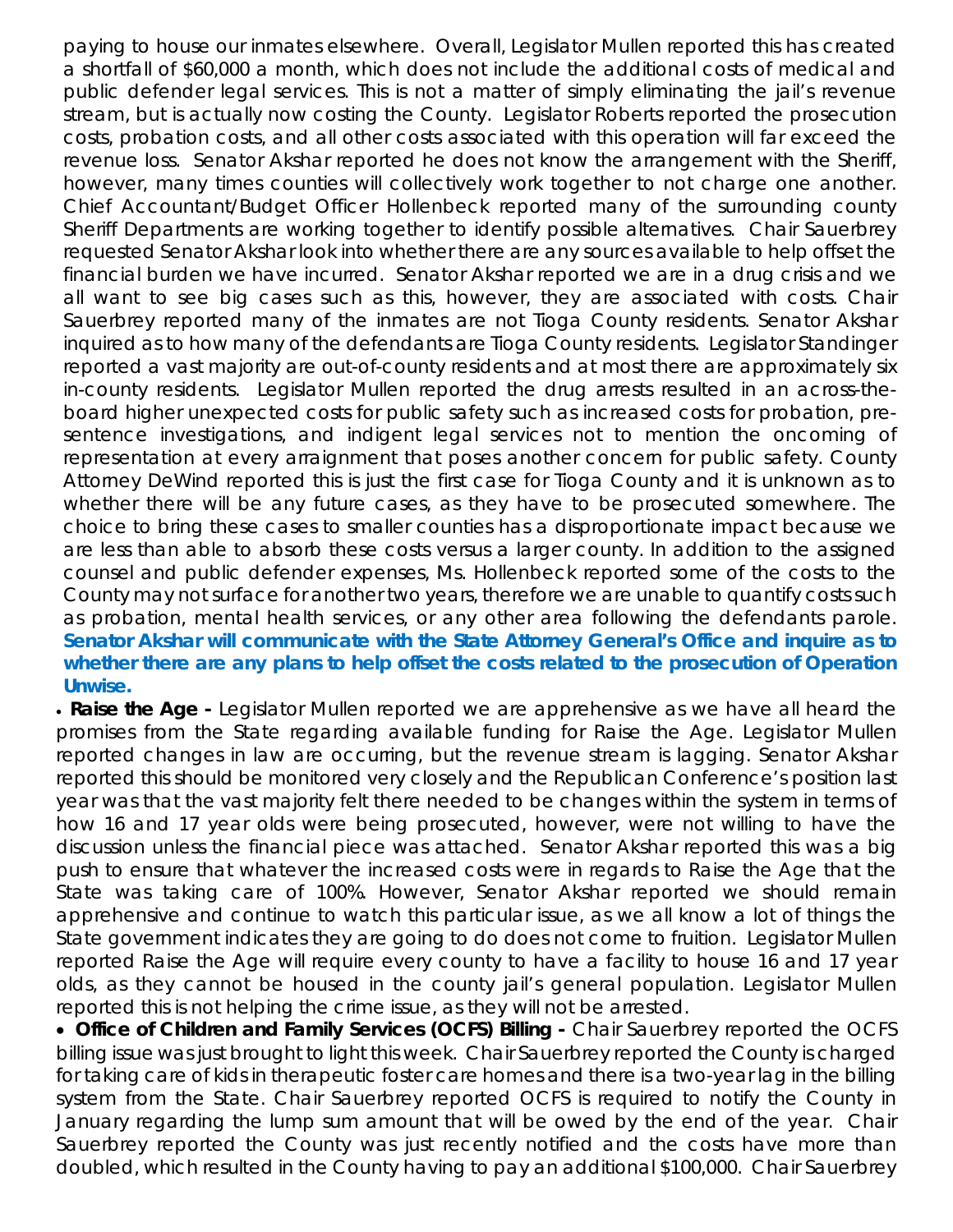reported the State is required to inform the County as to the number of foster kids and methodology for cost calculations. Legislator Monell reported part of the calculation is based on the number of "days of care" and the amount has been approximately \$215.00 per day, however, this recent bill came in at approximately \$499.00 per day. Legislator Monell reported it is important to note that this billing is for 2015, and is \$146,000 more than budgeted. Ms. Hollenbeck reiterated there is a two-year delay in the State's billing, which makes it difficult for budget projections. Ms. Hollenbeck reported the billing is for State-run facilities that are significantly higher than other private facilities that the County is paying for. Ms. Hollenbeck reported this past legislative year the State established a cap of \$55 million across the State, but this has not helped the County to manage their budget or the continued rate increases. Ms. Hollenbeck reported historically increases have been 20-30%. Ms. Hollenbeck reported State facilities are closing, therefore, the State's operational costs should be reducing and not increasing. Ms. Hollenbeck reported the State is not transparent on these chargeback billings, their operational budget, and the total number of bed days they are required to give all the counties. Legislator Monell reported one of the biggest issues is when the State pushes policies through they do not look at the consequences for the local counties.

#### *Senator Akshar will inquire on the billing process, reason for increase, transparency, and timeliness of the billing cycle.*

• *Lyme Disease –* Legislator Standinger reported he was following the State's recent legislative activity in Albany regarding Lyme Disease, but then read in the newspaper yesterday where there is a big push on the banning of deer urine lure. Legislator Standinger inquired as to why there isn't a big push on Lyme Disease to try and resolve the problem instead of devoting time on this issue. Senator Akshar reported the Republican Conference has been a leader in the Lyme Disease issue, however, stated he is not familiar with the issue regarding the banning of deer urine lure. Legislator Roberts reported there were two deer in NYS that had chronic wasting disease and now the focus has turned to the banning of doe urine lure, which is used by hunters as a cover to attract bucks.

• *Countywide Shared Services Initiative –* Chair Sauerbrey reported this initiative is an extremely time-consuming activity. Chair Sauerbrey reported Tioga County is participating and we currently have a list of 13 items for review, which will take a whole year to reduce the list and it is unknown at this time whether there will be any significant savings in the end. Ms. Hollenbeck reported the State is going into the  $7<sup>th</sup>$  year of implementing the 2% tax cap and during that time the County has already streamlined and eliminated services. Ms. Hollenbeck reported two years ago the County was required to complete an efficiency plan that is extended out to 2018. Ms. Hollenbeck reported initially there was a possibility of losing State funding if counties did not remain within the tax cap, however, this never came to fruition. Ms. Hollenbeck reported the County complied with two back-to-back State mandates tied to funding in the 2% tax cap and stated she does not know how more efficient the County can get or how to force other political entities or school districts to come to the table. In regards to the Shared Services Initiative, Chair Sauerbrey reported school districts were invited and we had two school districts participate, however they are not actively engaged. Ms. Hollenbeck reported the County has been doing their due diligence in regards to efficiencies and historically has stayed under the tax cap, but we cannot control inflationary costs such as salaries and retirement. Ms. Hollenbeck reported we have been funding these costs out of the County's fund balance and cannot continue this practice. Senator Akshar reported if the Governor would spend a day in our District he would see how much shared services is already occurring with municipalities working collaboratively. Ms. Hollenbeck reported if the State would do a measurement-based process in regards to how much our County's actual prorated share is out of the budget or an outcome-based measurement on the competitive regional grants then Tioga County would be very successful, however, this is not the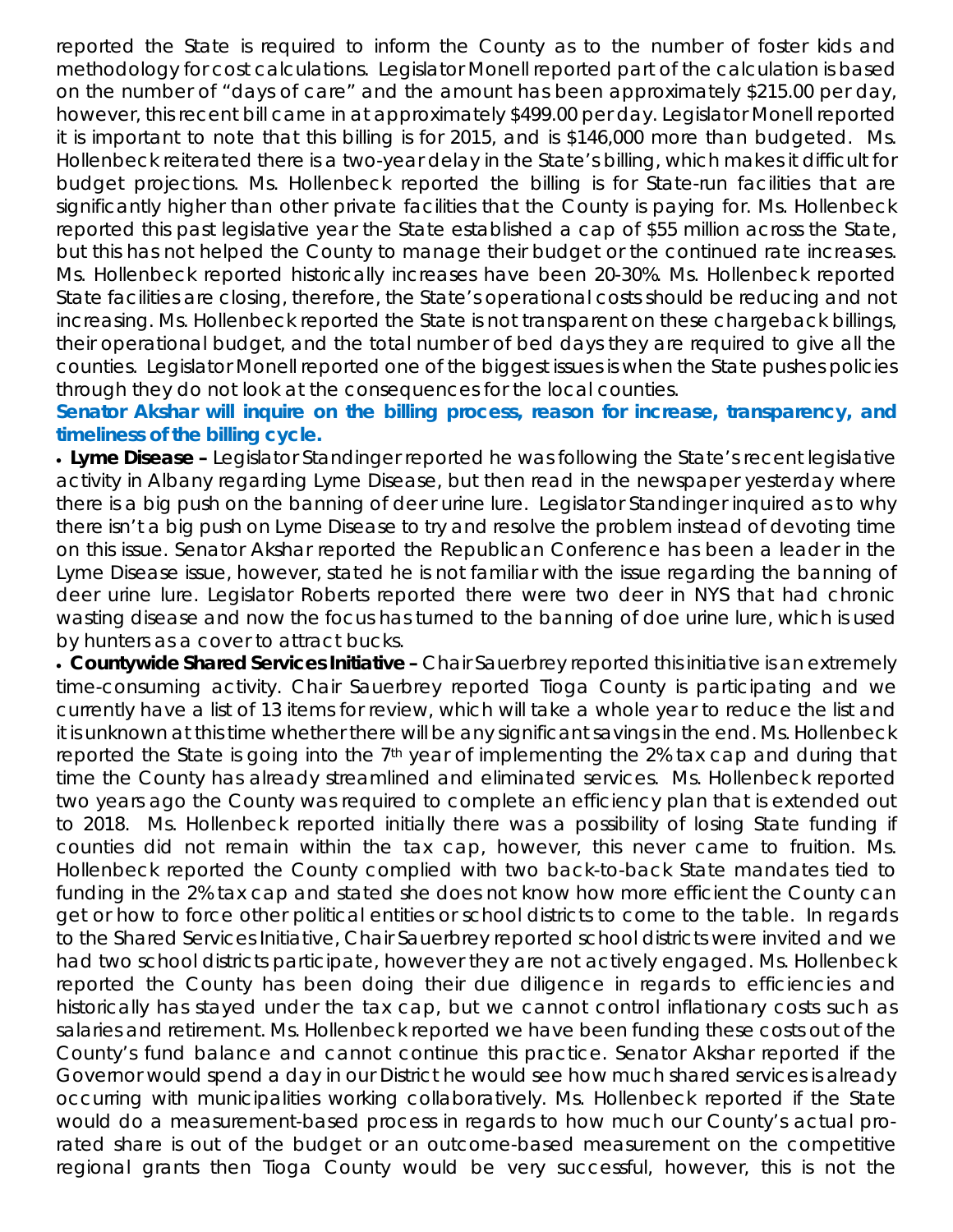methodology. Ms. Hollenbeck reported Tioga County is at times left out of the DOT arena in regards to competitive grants, as well as ED&P arena in regards to block grants. Ms. Hollenbeck reported she believes this is due to Tioga County being a rural, smaller county between two larger counties that are within our region. Chair Sauerbrey reported Tioga County now has a seat and a vote at the Regional Economic Development Council, which is new. Chair Sauerbrey reported ED&P Director Tinney is now a voting member and in the few short months that she has been serving on this Council, Tioga County has seen significant recognition. Chair Sauerbrey reported the Owego Parkview Restaurant secured a \$500,000 Owego Revitalization Anchor Grant. In addition, there is another project underway on Front Street, which is also a reflection of the work being done by ED&P with an equal amount of money investment from private and public sectors. Chair Sauerbrey reported we may get overlooked, but with the Senator's support we have a voice at the table. Senator Akshar reported it is always important for his office to be aware of the grants such as the Owego Parkview on the front-end so he can lend support from the start.

• **NYS Safe Act** – Legislator Weston raised concern that the State will want to charge residents for the guns they own. Legislator Hollenbeck inquired as to the status of the NYS Safe Act. Senator Akshar reported he co-sponsors a bill that would repeal the entire Safe Act, however, realizes a full repeal is never going to happen. Senator Akshar reported there are portions of the Safe Act that he agrees with such as the mental health provision and enhanced penalties. Senator Akshar reported the best way to proceed is to look at the Act in its entirety and collectively decide on a couple of provisions and then focus all your effort there. Senator Akshar reported Republicans in the NYS Senate are responsible for this Bill coming to the floor and both parties in the Senate agreed to approve the Safe Act. Senator Akshar reported the Assembly is controlled by NYC and a full repeal never gets a vote in the Assembly and with this being a signature piece of legislation of our State's Executive he does not believe there will be a reverse decision.

• **Racino Funds** - Legislator Mullen reported when the County receives the \$1 million licensing fee funds from the State, it will come with the requirement that the funds are to be labeled as State Aid versus revenue. Chair Sauerbrey reported labeling the funds as State Aid does not reduce the amount the County typically receives in State Aid, but it allows the State to maneuver the calculations. Chair Sauerbrey reported when the funds are received we are not including the funds in our budget and we are placing the funds in a reserve account as we believe the State eventually will start taking from this funding. Legislator Roberts reported this thought process comes from the fact that this is exactly what happened with the VLT funding.

• *NY Health Act –* Ms. Hollenbeck inquired about the NY Health Act. Senator Akshar reported there is a movement from the Assembly to move towards single-payer, but the Senate is not in agreement nor will support this movement. Senator Akshar reported we are waiting to see what happens at the Federal level in terms of funding before making a final decision.

• *Paid Family Leave Act –* Personnel Officer O'Rourke reported paid family leave has been imposed on private sector employers and voluntary at this point for public sector through collective bargaining. Ms. O'Rourke reported it is her understanding the Governor is making this a benefit at the State level for employees and is concerned this will be a mandated program on the local level.

Senator Akshar respectfully requested all communication be funneled through Chair Sauerbrey to his office although stated he does have an open door policy. Senator Akshar will follow up on today's action items and communicate with Chair Sauerbrey, who in turn, will distribute the updates to the Legislature.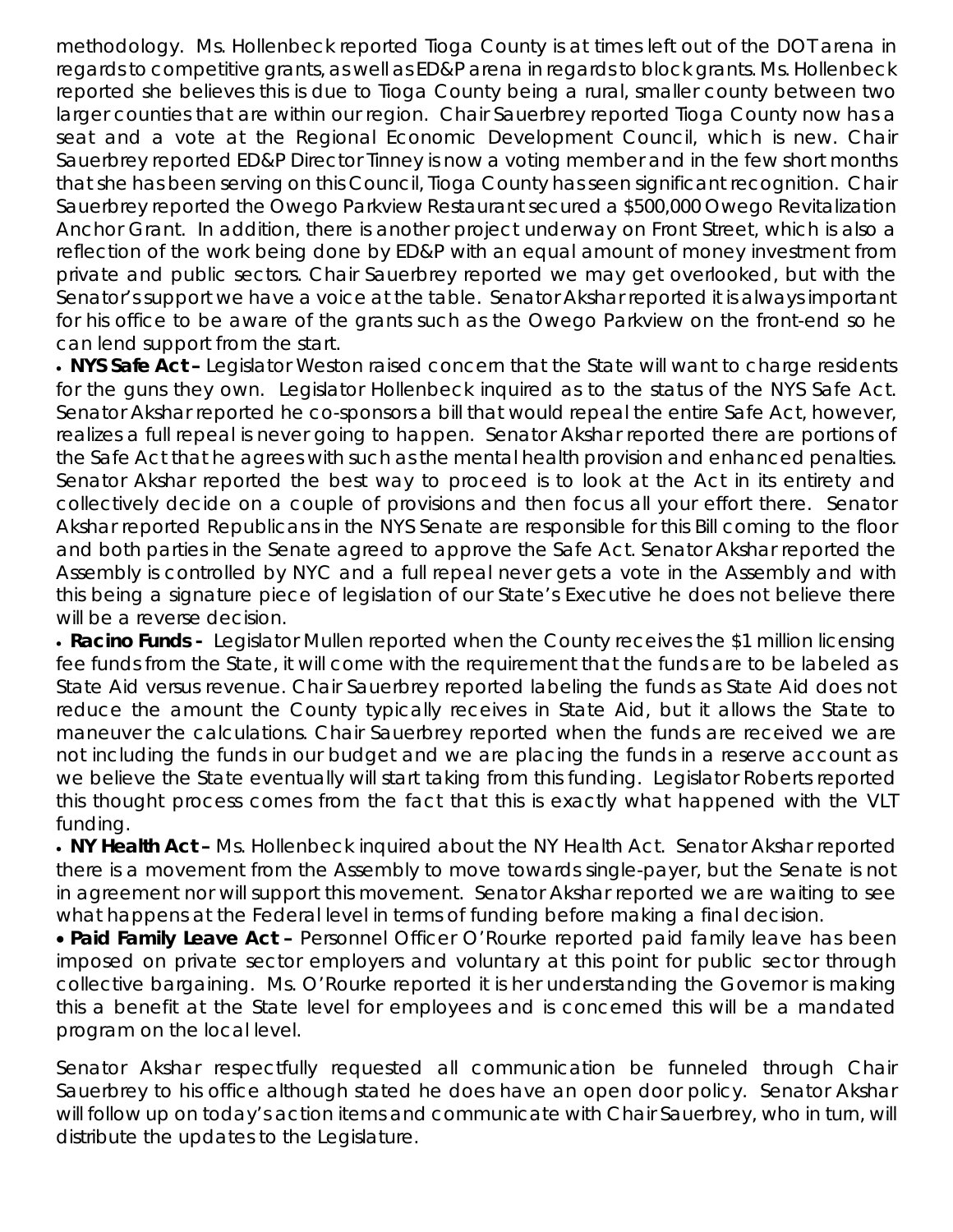# **2018 Budget Update – Capital Budget:**

Ms. Hollenbeck distributed handouts that were previously emailed to the Legislature. Ms. Hollenbeck addressed the following:

- *Voting Machines –* Ms. Hollenbeck reported she included the voting machines request for the purpose of planning for upcoming years. Chair Sauerbrey reported this topic was addressed in committee earlier this week and the Board of Elections is proposing the purchase of all new voting machines to replace the existing ones. Chair Sauerbrey reported the committee was unsure as to whether the replacement of all the voting machines at once was the best way to proceed. Ms. Hollenbeck reported the Board of Elections 2018 budget reflects the 3-year warranty purchase for the existing machines with a discounted rate of \$16,000 if paid upfront for the 3 years. Ms. Hollenbeck reported the Board of Elections has approximately 26 voting machines in their inventory, which would fall under the 3-year warranty plan. Ms. Hollenbeck reported updating a few machines per year will result in maintaining two different machines and software which could ultimately result in a higher cost, therefore, is recommending the County allocate \$100,000 annually into a reserve account over the next three years for the outright purchase of all the machines in 2021 when the 3-year warranty expires. Ms. Hollenbeck reported the Board of Elections estimated \$12,000 per machine, however, this is the current rate and most likely will be higher at time of purchase in three years. Legislator Weston inquired as to how much the County has expended in service costs thus far to maintain the existing machines. Ms. Hollenbeck reported Dominion Voting is the vendor that holds the warranty and Board of Elections is planning to contact them to gather this information. Legislator Standinger reported the Board of Elections reported the cost for service is \$250.00 per hour outside of the warranty. Ms. Hollenbeck reported the useful life of each machine is 5-10 years and Board of Elections is maintaining that the machines will be obsolete in the next couple of years. The current voting machines are 9 years old. Legislator Weston inquired as to whether the Board of Elections has records on the number of times each machine has been used and the number of votes that have been calculated per machine as these machines are used minimally throughout the year. Ms. Hollenbeck reported the Board of Elections does lend these machines to other entities. Ms. Hollenbeck reported the County's 5-year Capital Plan consists of IT, infrastructure, equipment, and vehicle fleet, however, recommends including voting machine purchases, as the County at some point is going to have to replace the existing machines. Question was raised as to whether the voting machines can be leased versus purchased. The Legislature agreed that further research needs to be done prior to making a final decision, such as inquiring about leasing and ensuring that the Board of Elections and IT is confident that the machines will be useful until 2021. Legislator Weston inquired as to whether the County can look into the practicality of voting by mail. Chair Sauerbrey reported it is too late to inquire for this year and this would have been a topic to address with the Senator.
- *Vehicle Requests –* Ms. Hollenbeck reported there are 13 vehicle requests for 2018. Ms. Hollenbeck reported DPW Commissioner Hammond has been tasked with doing a countywide inventory of the fleet, as well as a 5-year plan as to when the vehicles should be re-distributed and replaced. Ms. Hollenbeck reported two departments are eligible for reimbursements if they purchase vehicles in a given year; DSS receives 75% and Public Health receives \$36%. Ms. Hollenbeck reported no other departments unless they are seeking grant funding are eligible for reimbursements.

Ms. Hollenbeck recommends the Legislature review the vehicle requests and need justification for the purpose of reducing the number of requests and finding alternative sources. Legislator Mullen reported the Office of Homeland Security has grant funding available for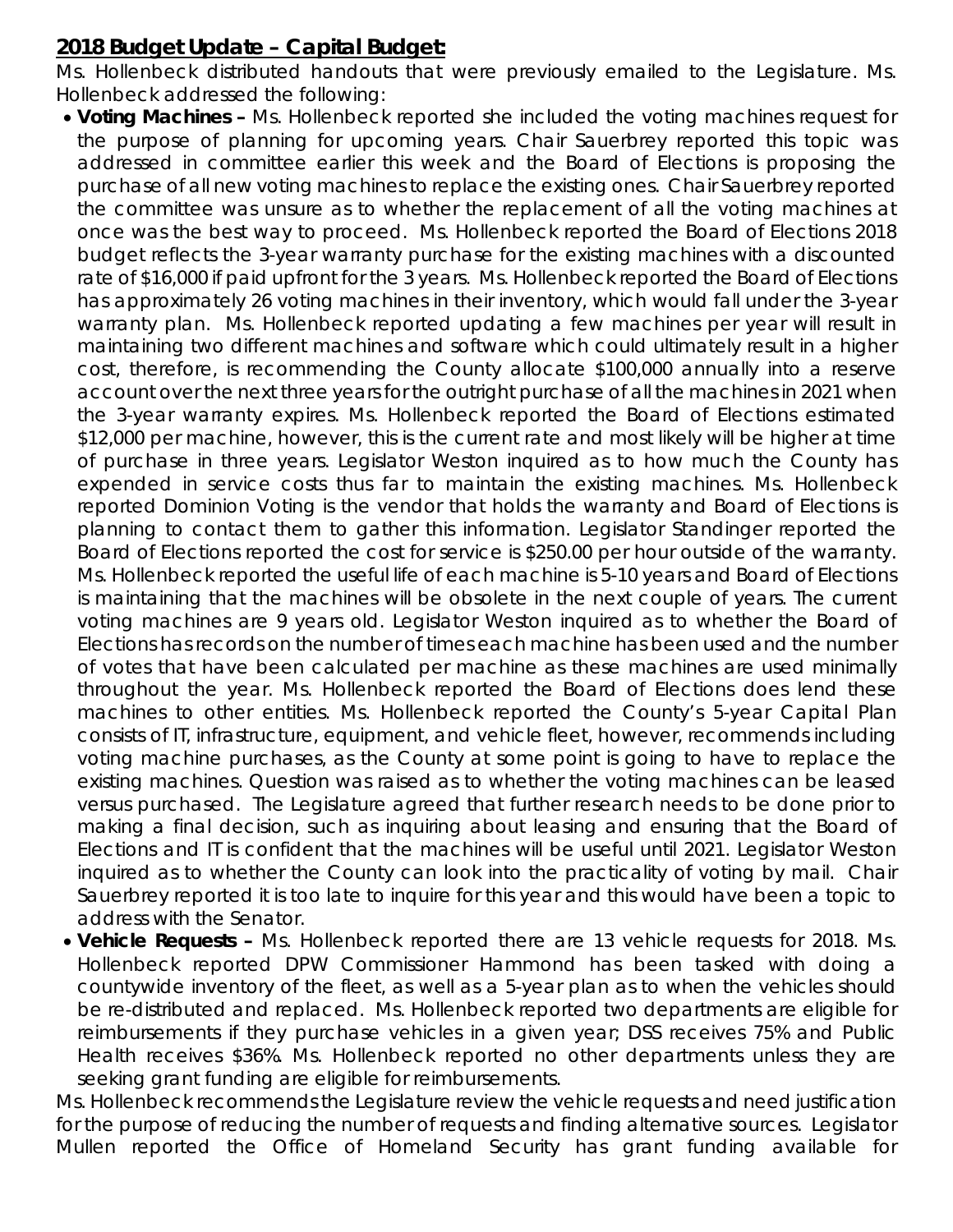vehicle/equipment purchases or salary reimbursement, which would pertain to the Emergency Management Office in the upcoming years.

- *Financial Statements -* Ms. Hollenbeck reported the 2015 financial statements and the current 2016 statements project approximately \$10 million in fund balance in the capital account. Ms. Hollenbeck reported casino revenues and sales tax, minus the ½ percent sales tax that is used to pay the bond, goes into the capital account. Ms. Hollenbeck reported she has already set aside funds in some of the reserve accounts, however, vehicles and general building maintenance projects cannot use these type of reserve funds. Ms. Hollenbeck reported these funds are designated for the larger pieces of equipment, computer equipment, and could include voting machines. Ms. Hollenbeck reported \$900,000 local share out of fund balance is the bottom line for 2018 budget. Ms. Hollenbeck reported the County does not have any bridge project requests identified in this capital budget. Ms. Hollenbeck reported the 5-year plan submitted by Mr. Hammond does not project any bridge projects. Ms. Hollenbeck reported the 5-year plan consists of county properties, vehicle fleet, equipment, and paving projects. Legislator Weston inquired as to how much time is left on the bond. Ms. Hollenbeck reported one bond was for 20 years and the other one for 30 years in regards to re-payment. Ms. Hollenbeck reported the question is whether the Legislature wants to borrow again in 5 years for a bridge project or budget in the 5-year plan. Ms. Hollenbeck reported bridge projects cost a minimum of \$1.5 million. Ms. Hollenbeck reported the County has a sound capital fund balance with the influx of capital sales tax where it was limited previously due to all going toward bond debt. Ms. Hollenbeck reported DSS and Public Health revenue, as well as CHIPS revenue are the only revenue streams for the capital fund unless a bridge project is approved with State and Federal funding.
- *5-year Equipment Plan –* Ms. Hollenbeck reported the current 5-year equipment plan is specific to Public Works, however, recommends including jail equipment. Ms. Hollenbeck reported she does not who should be responsible for projecting the jail equipment costs for inclusion in the existing plan. Ms. Hollenbeck reported she has averaged out the costs of the 5-year plan, which \$800,000 will easily be spent annually out of capital funds except for the years where significantly larger projects are identified which will then be higher. Ms. Hollenbeck reported the larger significant projects that are forecasted includes the truck washing facility. Chair Sauerbrey reported Public Works is hopeful to obtain a grant to offset the cost of the truck washing facility.
- *5-year Vehicle Fleet Plan –* Legislator Roberts reported Mr. Hammond has done a 5-year plan on the vehicle fleet and proposes that he has the authority to manage all vehicle purchases via Public Works Committee approval. Legislator Roberts reported Mr. Hammond is the ideal person as he is the one who knows all the intricacies of the Departments, mechanical status of the vehicles, vehicle maintenance records, and understands the available grant funding. Legislator Roberts reported he does not believe it is a good idea for each committee to decide vehicle purchases/usage. Chair Sauerbrey reported Mr. Hammond is going to review the list of vehicle requests and propose reductions. Legislator Roberts reported he is in full support of this proposal and believes this will achieve continuity. Ms. Hollenbeck reported most departments have been utilizing Mr. Hammond for recommendations. Legislators were in favor of this proposal.

Ms. Hollenbeck reported she is not changing anything on the capital budget until she is informed about the possible elimination of vehicle requests, however, would like to obtain a general consensus from the Legislature on the remainder of the capital budget so she can proceed in regards to the building projects, equipment, etc. Legislator Roberts reported he is still waiting on information regarding equipment.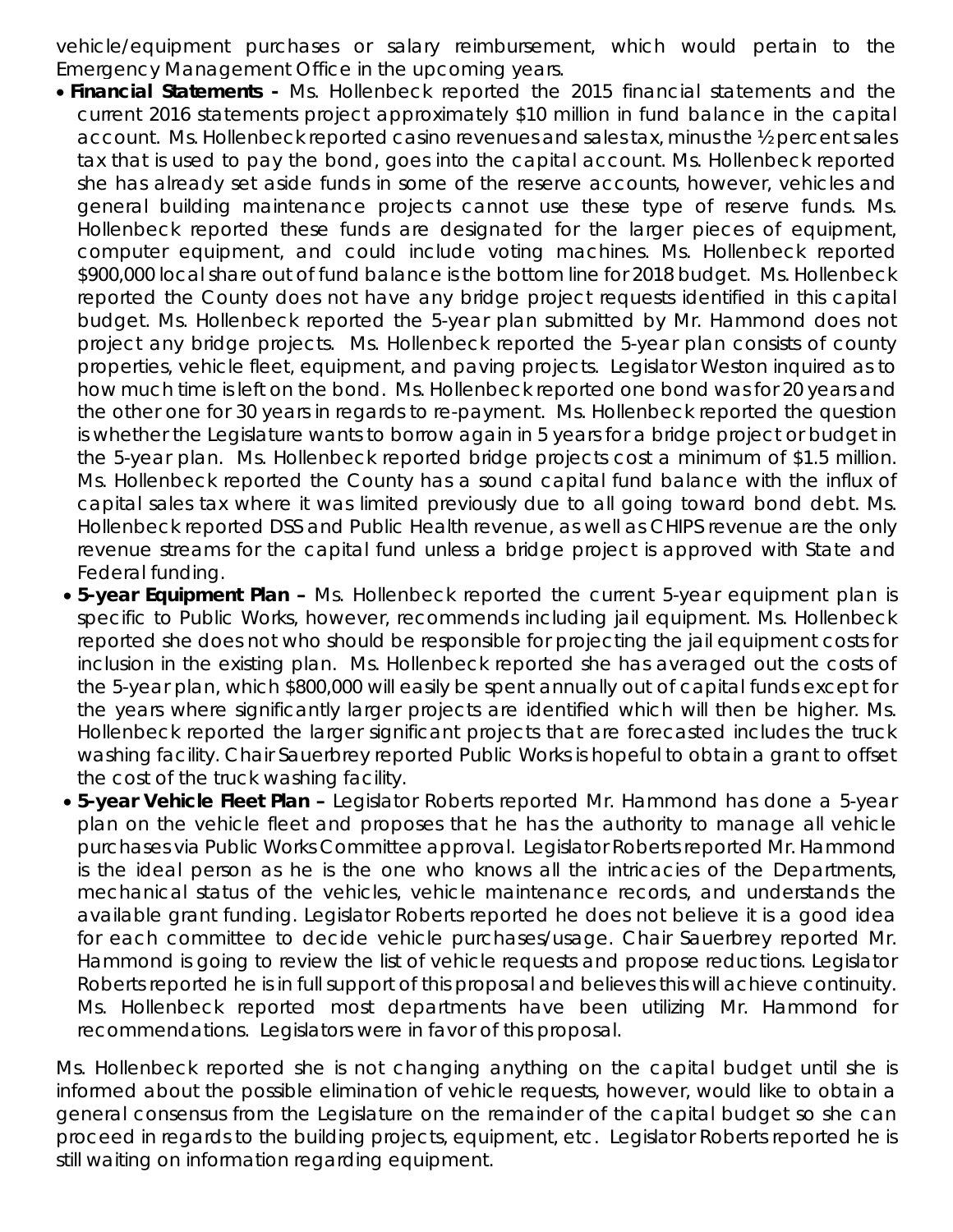# **Approval of Worksession Minutes – August 24, 2017:**

Legislator Monell motioned to approve the August 24, 2017 Legislative Worksession minutes as written, seconded by Legislator Weston with Legislators Hollenbeck, Huttleston, Monell, Mullen, Roberts, Sauerbrey, Standinger, and Weston voting yes with Legislator Sullivan being absent. Motion carried.

# **Action Items:**

# **ACTION ITEMS FROM JULY 6, 2017:**

**ACTION ITEM #1 – 7/6/17 – Paying Costs for Demolished Properties –**

This item will be carried forward, as we are waiting on the results from the Monroe County issue that is still pending. **This action item will be carried forward from the September 7, 2017 Legislative Worksession.**

# **ACTION ITEMS FROM AUGUST 24, 2017:**

# **ACTION ITEM #1 – 8/24/17 – Emergency Manager –**

Chair Sauerbrey reported this is a work in progress regarding the proposal to combine the EMO and Bureau of Fire Departments. In regards to position titles, Ms. O'Rourke reported the County can name the position, however, it is the State's decision on whether the individuals will be required to take a civil service examination. Ms. O'Rourke reported she contacted some of the counties identified by EMO Director Simmons to seek verification whether civil service examinations are being done and the results are mixed; some are appointed while others are taking civil service examinations. Based on these results, Ms. O'Rourke contacted the State to inquire about the current Commission's position on classification of these types of positions and is waiting for a response. Legislator Mullen reported he spoke with other Emergency Manager positions in other counties that are appointed and regardless of whether appointed or tested the general consensus is that EMO and Fire should be under the purview of one director. In addition, Legislator Mullen reported the County is losing out on a lot of grant funding under the current structure. **This action item will be carried forward from the September 7, 2017 Legislative Worksession.**

#### **ACTION ITEM #2 – 8/24/17 – 2018 Budget Update – Resolution for transfer of \$100,000 of the \$685,000 Casino Revenue Funds -**

Ms. Hollenbeck reported it was determined after the last worksession that a resolution to move \$100,000 of the \$685,000 casino revenue funds was not necessary to cover the resolutions presented by IT and DSS for Legislature consideration at the September 12, 2017 Legislature meeting. Ms. Hollenbeck reported she was calculating the full amount rather than less the State and Federal shares, therefore, sufficient funds were available without utilizing the casino funds. **This action item is completed and will be removed from the Action Item List.** 

Although the initial action item has been completed in regards to the resolution to transfer casino funding, Ms. Hollenbeck reported it is still necessary for the Legislature to determine how to appropriate the casino funds received through September 2017 or whether the funds are going to be allocated to a reserve account. Currently, these funds are not earmarked. **This action item will be carried forward from the September 7, 2017 Legislative Worksession.**

# **Legislative Support – Legislative Clerk Dougherty:**

# *Approval of Legislative Support Committee Minutes – August 10, 2017:*

Legislator Hollenbeck motioned to approve the August 10, 2017 minutes as written, seconded by Legislator Mullen with Legislators Hollenbeck, Huttleston, Monell, Mullen, Roberts, Sauerbrey, Standinger, and Weston voting yes with Legislator Sullivan being absent. Motion carried.